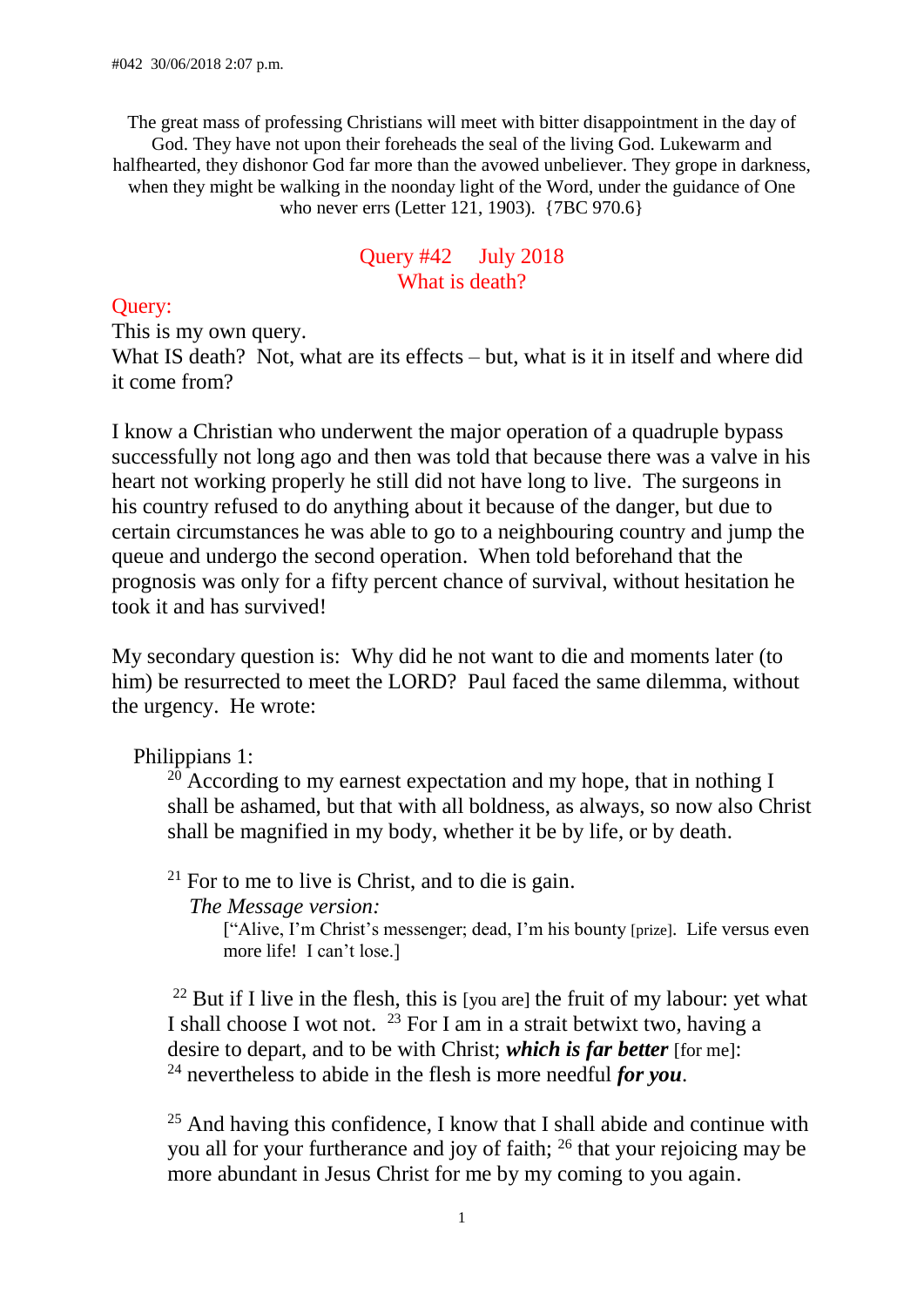#### *The Message version* (MSG)

 $22-26$  As long as I'm alive in this body, there is good work for me to do. If I had to choose right now, I hardly know which I'd choose. Hard choice! The desire to break camp here and be with Christ is powerful. Some days I can think of nothing better. But most days, because of what you are going through, I am sure that it's better for me to stick it out here. So I plan to be around awhile, companion to you as your growth and joy in this life of trusting God continues. You can start looking forward to a great reunion when I come visit you again. We'll be praising Christ, enjoying each other.

# Response:

It's a long query, but it boils down to two points – what is death and why did that Christian choose life?

#### First, death is not a *positive* thing, but is a *negative*.

It is *the absence* of life that produces the state we call death, which is why the LORD says, "I form the light, and [thereby] create darkness: I make peace, and [thereby] create evil: I the LORD do all these things". Isaiah 45:7. I repeat, it is the absence of these positive things that produces the negative aspect and we are programmed to keep away from the negative and cling to self-preservation.

Although the Spirit often describes death as a "sleep" it is not the state of dreamless unconsciousness as we so often think of it. It is a nothingness, with only the memory of us still existing in God's mind. We have to trust that He will create us again.

So where did death come from? We have just read how God says *He created it* – by giving Life to His creatures. It (Life) continuously comes from, and belongs to Him. "In Him we live, and move, and have our being **. . ."** Acts 17:28. Therefore, if for any reason, that Life is rejected or lost, the person is separated from Him and then death (the absence of Life) is the natural result. "Then shall the dust [the body] return to the earth as it was: and the spirit [of Life] shall return to God who gave it". Ecclesiastes 12:7.

The devil is said to have the power of death because he can so often tempt us into a situation where we choose or are forced to depart, either a little, or a lot, from God's way. "Forasmuch then as the children [of men] are partakers of flesh and blood, He [the Son of God] also Himself likewise took part of the same [flesh and blood]; that through [His own] death He might *destroy him that had the power of death, that is, the devil* [that is, in the minds of His people, for He does not kill physically]; and deliver them who through fear of death were all their lifetime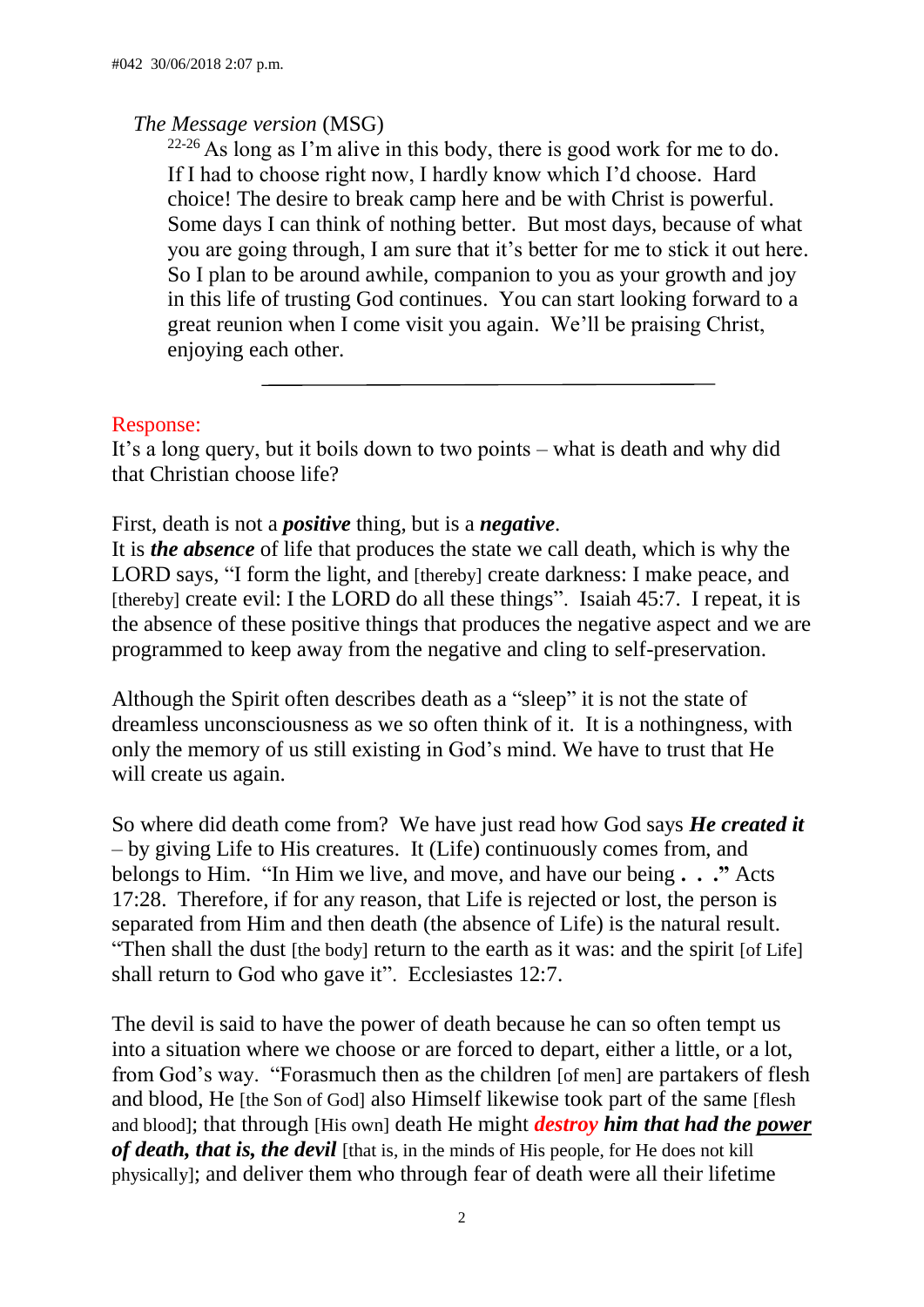subject to [the] bondage [of sin and death]". Hebrews 2:14-15. [For we do have a fear of death, despite some teachers saying that we simply pass though a long corridor of light, and are received by a glorious being at the other end.]

But that is not the reality, for it is also written; "Wherefore when He comes [came] into the world, He says, 'Sacrifice and offering You would not, but *a body* have You [the Spirit] prepared Me . . ." Hebrews 10:5. And that is what happens to all humans – a body is prepared by a woman [with a man's co-operation] from earthly materials and *then God puts the Life into it at birth*.

"And the LORD God formed man of the dust [elements] of the ground [as the mother does in her womb], and breathed into his nostrils the Breath of Life [this happens to a baby when it takes its first breath at birth]; and man *became* a living soul [by the combination of both, and for as long as they were joined.]". Genesis 2:7. In His own case, He moved (through His own power) into the body at birth, "lock, stock and barrel" as it is said, so there was a combination of full divinity and full humanity.

*It is just not true that the foetus is alive independently while in the womb!*  Like other organs in the body it responds to certain stimuli but it does NOT have a life of its own. In a text which is often *misused* for confirmation that it does, we have these words.

Luke 1:

 $39$  And Mary arose in those days, and went into the hill country with haste, into a city of Juda; <sup>40</sup> and entered into the house of Zacharias, and saluted Elisabeth [her cousin].

<sup>41</sup> And it came to pass, that, *when Elisabeth heard* the salutation of Mary, the babe leaped in her womb; and Elisabeth was filled with the Holy Ghost: <sup>42</sup> and she spoke out with a loud voice, and said, "Blessed are you among women, and blessed is the fruit of your womb. <sup>43</sup> And whence is this to me, that the mother of my LORD should come to me? <sup>44</sup> For, lo, as soon as the voice of your salutation *sounded in my ears*, the babe leaped in my womb for [my] joy".

If you read the words carefully and deliberately under the Spirit's guidance you will see that the body in the womb responded to Elisabeth's emotion, and that she reaffirms this in her speech!

It is interesting that when it came time for the Son of man to die, it is written;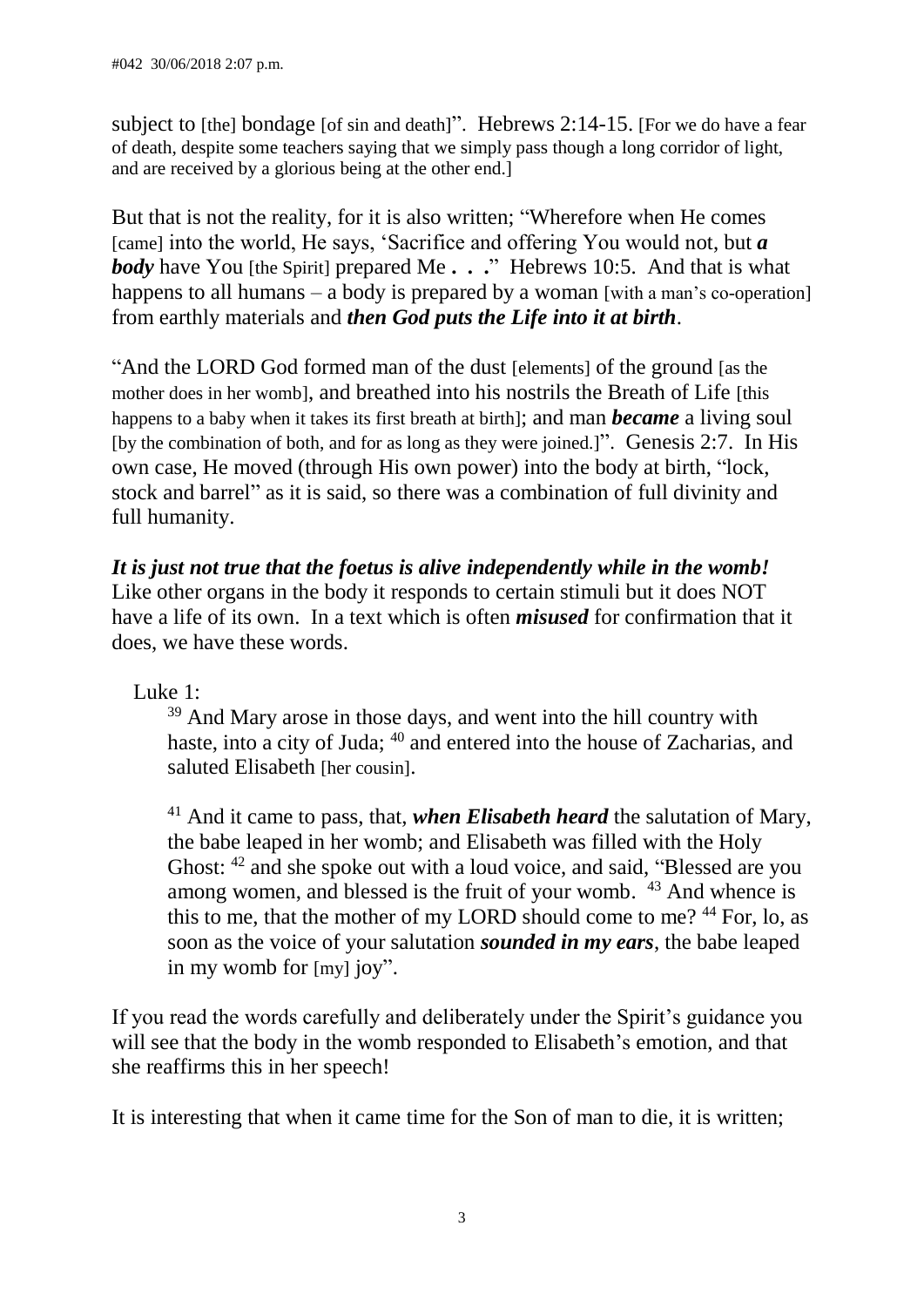#### Luke 23:46

And when Jesus had cried with a loud voice, He said, "Father, into Your hands I commend My spirit [My life]: and having said thus, He gave up the [Holy] Ghost.

# Mark 15:37-39

And Jesus cried with a loud voice, and gave up the Ghost. And the veil of the temple was rent in twain from the top to the bottom. And when the centurion, which stood over against Him, saw that He so cried out, and gave up the Ghost, he said, "Truly this man was the Son of God".

This was what humans have always done – given up Life in one way or another. (Unless it is removed from them by force, by an outsider, or by the *result* of sin within which may have originated in an ancestor.)

# Genesis 25:8,17; 35:29

Then Abraham gave up the Ghost, and died in a good old age, an old man, and full of years; and was gathered to his people **. . .** <sup>17</sup> and these are the years of the life of Ishmael, a hundred and thirty-seven years: and he gave up the Ghost and died; and was gathered to his people **. . .**  <sup>29</sup> And Isaac gave up the Ghost, and died, and was gathered to his people, being old and full of days: and his sons Esau and Jacob buried him.

And yet God says:

# Ezekiel 18:

 $31$  Cast away from you all your transgressions [sins], whereby you have transgressed; and [allow Me to] make you a new heart and [get] a new spirit [attitude]: for  $whv$  will you die [the first or the second death], O house of Israel? <sup>32</sup> For I have no pleasure in the death of him that dies, says the LORD GOD: wherefore turn yourselves, and live you frow and eternally.

# We have also this story:

John 9:

 $<sup>1</sup>$  And as Jesus passed by, He saw a man which was blind from his birth.</sup> <sup>2</sup> And His disciples asked Him, saying, "Master, who did sin, this man, or his parents, that he was born blind?"

<sup>3</sup> Jesus answered, "Neither has this man sinned, nor his parents: but that the works of God should be made manifest in him [which appears to be a contradiction to the truth, but He was really saying was, "That doesn't concern you].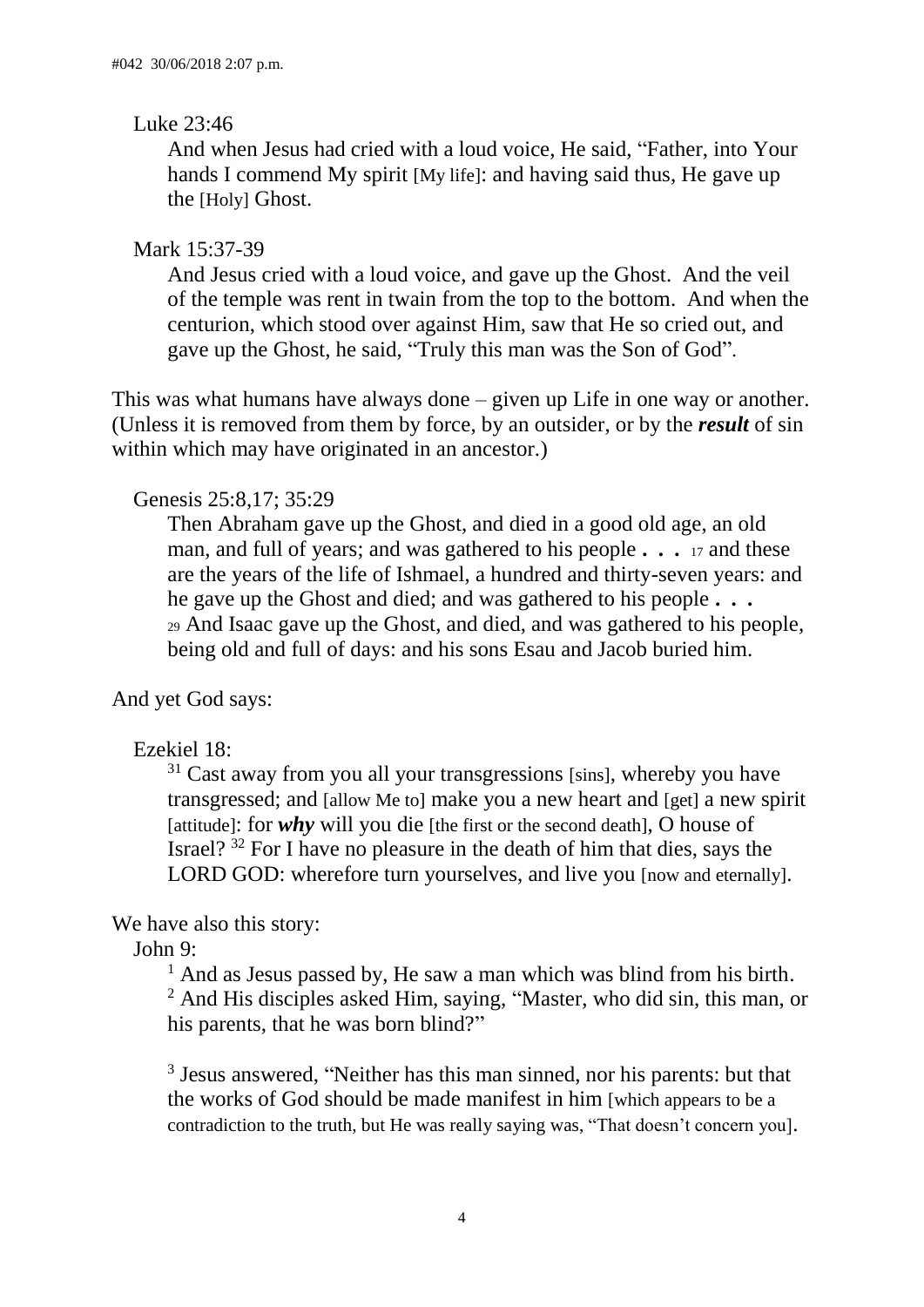<sup>4</sup> I must work the works of Him that sent Me, while it is day: the night comes, when no man can work. As long as I am in the world, I am the light of the world".

<sup>6</sup> When He had thus spoken, He spat on the ground, and made clay of the spittle [an action of working in Jewish eyes], and He anointed the eyes of the blind man with the clay,  $^7$  and said to him, "Go, wash in the pool of Siloam [be baptised]", (which is by interpretation, *Sent*.) He went his way therefore, and washed, and came seeing.

<sup>8</sup> The neighbours therefore, and they which before had seen him that he was blind, said, "Is not this he that sat and begged the looks so different!? <sup>9</sup> Some said, "This is he": others said, "He is like him": but he said, "I am he". <sup>10</sup> Therefore said they to him, "How were your eyes opened?" <sup>11</sup> He answered and said, "A man that is called Jesus made clay, and anointed my eyes, and said to me, 'Go to the pool of Siloam, and wash': and I went and washed, and I received sight". <sup>12</sup> Then said they to him, "Where is He?" He said, "I know not".

<sup>13</sup> They brought to the Pharisees him that aforetime was blind [for absolution by the priests, because they believed, like the disciples, he had been punished by God for his sins]. <sup>14</sup> And it was the Sabbath day when Jesus made the clay, and opened his eyes. <sup>15</sup> Then again the Pharisees also asked him how he had received his sight. He said to them, "He put clay upon my eyes, and I washed, and do see".

<sup>16</sup> Therefore said some of the Pharisees, "This man is not of God, because he keeps not the Sabbath day [He is a sinner Himself!]". Others said, "How can a man that is a sinner do such miracles?" And there was a division among them.

What was their problem?

{Desire of Ages 471.1 to 472.4 }

It was generally believed by the Jews that sin is punished in this life. Every affliction was regarded as *the penalty* of some wrongdoing, either of the sufferer himself or of his parents.

It is true that *all suffering* results from the transgression of God's law, but this truth had become perverted [twisted].

Satan, the author of sin and all its results, had led men to look upon disease and death *as proceeding from God, -- as punishment arbitrarily inflicted* on account of sin. Hence one upon whom some great affliction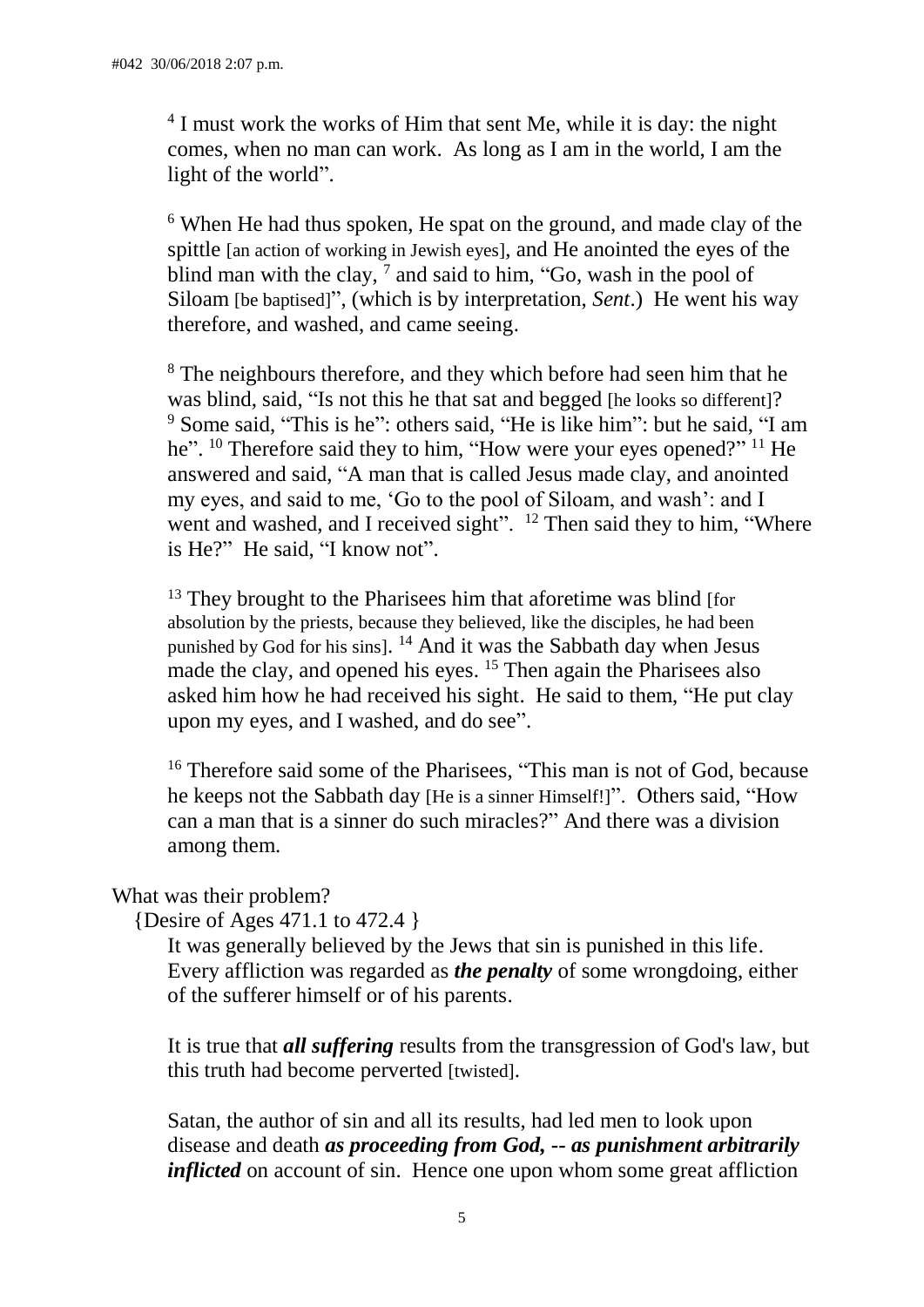or calamity had fallen had the additional burden of being regarded as a great sinner. {DA 471.1}

*Thus the way was prepared for the Jews to reject Jesus.* He who "has borne our griefs, and carried our sorrows" was looked upon by the Jews as "stricken, smitten of God, and afflicted;" and they hid their faces from Him. Isaiah 53:4, 3. {DA 471.2}

God had given a lesson designed to prevent this.

The history of Job [the first book recorded in the Bible] had shown that *suffering is inflicted by Satan*, and is *overruled by God* for purposes of mercy [when He can]. But Israel did not understand the lesson [they rejected it]. The same error for which God had reproved the friends of Job was repeated by the Jews in their rejection of Christ. {DA 471.3}

[Consider their thoughts on this: Job 22:

<sup>1</sup> Then Eliphaz the Temanite answered and said,  $2$  "Can a man be profitable to God, as he that is wise may be profitable to himself?  $3$  Is it any pleasure to the Almighty, that you are righteous? Or is it gain to Him, that you make your ways perfect? <sup>4</sup> Will He reprove you for fear of you? [Will He hesitate because you do some good works?] Will He enter with you into judgment [discuss your case with you]?<sup>5</sup> Is not your wickedness great? and your iniquities infinite? [What follows is a list of what Eliphaz *presumes* Job has done!] **. . .** [Let's move on a bit.]

<sup>13</sup> "And you say, 'How does God know? Can He judge through the dark cloud?  $14$  Thick clouds are a covering to Him, that He sees not; and He walks in the circuit of heaven [He is too busy]'.

<sup>15</sup> "Have you marked [understood] the old way which wicked men have trodden? <sup>16</sup> Which were cut down out of time, whose foundation was overflown with a flood [a reference to Noah's flood, Genesis 6:5-7]: <sup>17</sup> which said to God, 'Depart from us': and what can the Almighty do for them? <sup>18</sup> Yet He filled their houses with good things [beforehand, like you]: but the counsel [the why and the wherefore] of the wicked is far from me" **. . .** [Let's move on a bit]

<sup>21</sup> "Acquaint now yourself with Him, and be at peace: thereby good shall come to you.  $22$  Receive, I pray you, the law from His mouth, and lay up His words in your heart. <sup>23</sup> If you return to the Almighty, you shall be built up, you shall put away iniquity far from your tabernacles. <sup>24</sup> Then shall you lay up gold as dust, and the gold of Ophir as the stones of the brooks. [This is the "prosperity gospel"!]

 $25$  "Yea, the Almighty shall be your defence, and you shall have plenty of silver [you will be rewarded for your obedience].  $26$  For then shall you have your delight in the Almighty, and shall lift up your face to God.  $27$  You shall make your prayer to Him, and He shall hear you, and you shall pay your vows.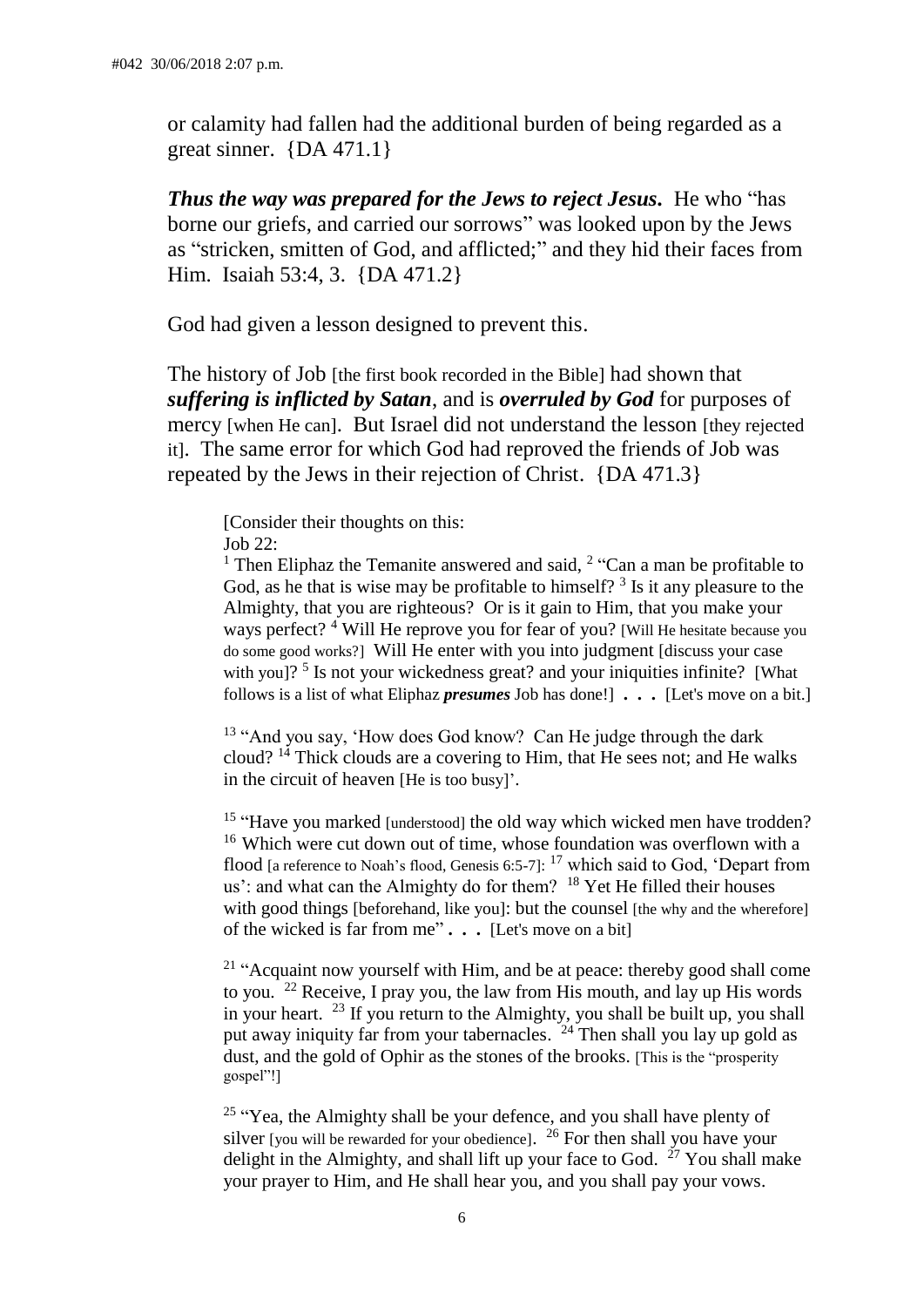<sup>28</sup> "You shall also decree a thing, and it shall be established to you: and the light shall shine upon your ways. <sup>29</sup> When men are cast down, then you shall say, ' [God] There is lifting up [required here]'; and He shall save the humble person [if he is worthy, for God will listen to you!] <sup>30</sup> He shall deliver the island of the innocent: and it is delivered by the pureness of *your* hands".]

The belief of the Jews in regard to the relation of sin and suffering was held by Christ's disciples. While Jesus corrected their error, He did not explain the cause of the man's affliction, but told them what would be the result. Because of it the works of God would be made manifest. "As long as I am in the world," He said, "I am the light of the world." Then having anointed the eyes of the blind man, He sent him to wash in the pool of Siloam, and the man's sight was restored.

Thus Jesus answered the question of the disciples in a practical way, as He usually answered questions put to Him from curiosity. The disciples were not called upon to discuss the question as to who had sinned or had not sinned, but to understand the power and mercy of God in giving sight to the blind. It was evident that there was no healing virtue in the clay, or in the pool wherein the blind man was sent to wash, but that the virtue was in Christ. [Obedience to His word was evidence of a change in the blind man.]  ${DA 471.4}$ 

The Pharisees could not but be astonished at the cure. Yet they were more than ever filled with hatred; for the miracle had been performed on the Sabbath day [and without their permission]. {DA 471.5} **. . .** [Let's move on a bit]

Again the rabbis appealed to the blind man, "What says you of Him, that He has opened your eyes? He said, He is a prophet." The Pharisees then asserted that he had not been born blind and received his sight. They called for his parents, and asked them, saying, "Is this your son, who you say was born blind?" {DA 472.2}

There was the man himself [with his friends], declaring that he had been blind, and had had his sight restored; but the Pharisees would rather deny the evidence of their own senses than admit that they were in error. So powerful is prejudice, so distorting is Pharisaical righteousness. {DA 472.3}

The Pharisees had one hope left, and that was to intimidate the man's parents. With apparent sincerity they asked, "How then does he now see?" The parents feared to compromise themselves; for it had been declared that whoever should acknowledge Jesus as the Christ should be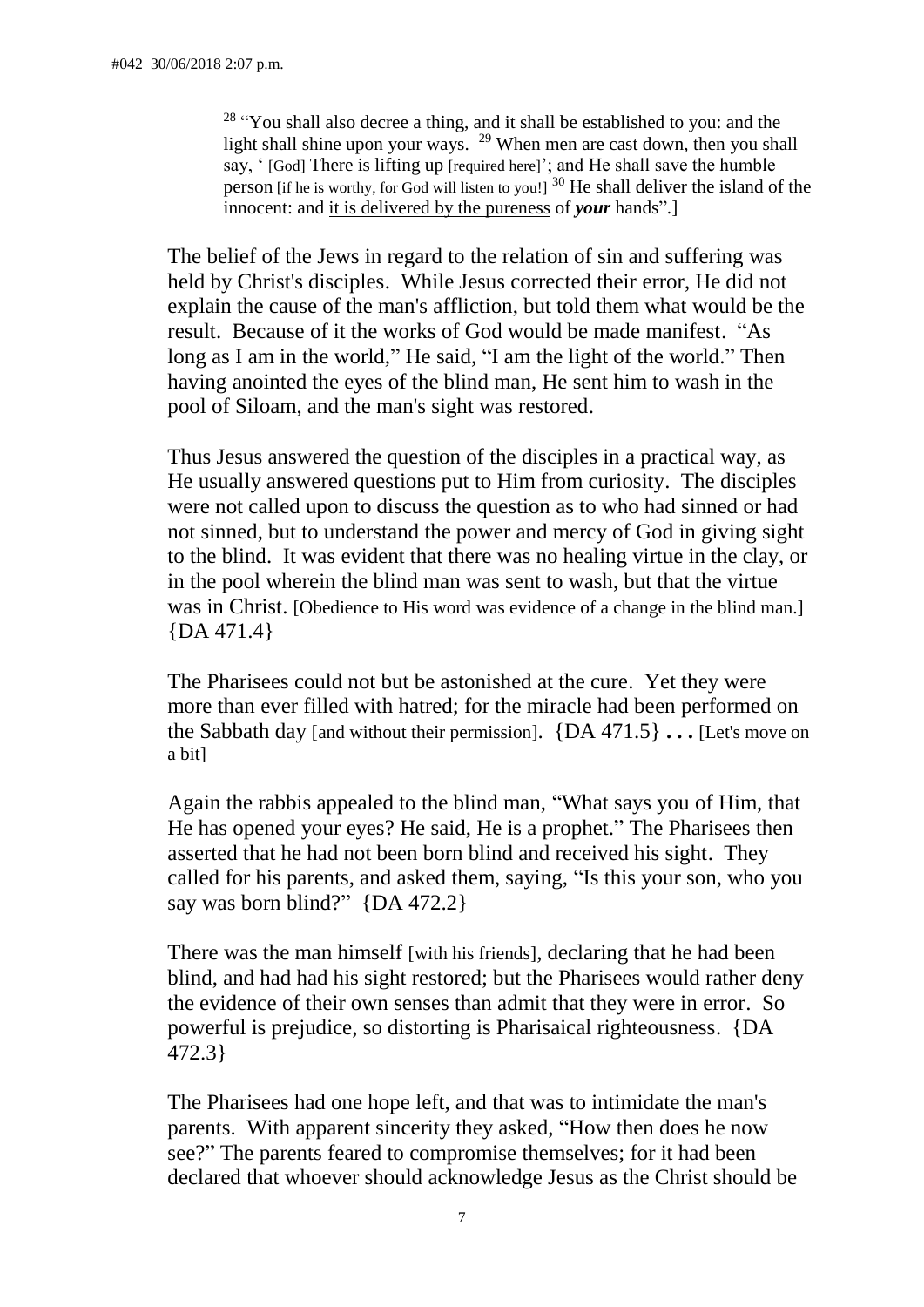"put out of the synagogue;" that is, should be excluded from the synagogue for thirty days.

During this time no child could be circumcised nor dead be lamented in the offender's home. The sentence was regarded as a great calamity; and if it failed to produce repentance, a far heavier penalty followed. The great work wrought for their son had brought conviction to the parents, yet they answered, "We know that this is our son, and that he was born blind: but by what means he now sees, we know not; or who has opened his eyes, we know not: he is of age; ask him: he shall speak for himself." Thus they shifted all responsibility from themselves to their son; for they dared not confess Christ. {DA 472.4}

The Son of God came to change all those ideas about His Father and to give a better Life, and one way was to show that He has power in Himself to save, power to give Life. "**. . .** In Christ is life, original, unborrowed, underived. "He that has the Son has life." 1 John 5:12. The [self-existing] divinity of Christ is the believer's assurance of eternal life **. .** ." DA 530.3.

The accepted mis-information is that He received it all from His Father, but that is another of Satan's clever twists, and so Paul, that master teacher of the gospel, opened his letter to the Christians at Rome with these words:

Romans 1:

<sup>1</sup> Paul, a servant of Jesus Christ, called to be an apostle, separated to [a special teacher of] the gospel of God,  $2$  (which He had promised afore by His prophets in the holy scriptures,  $3 \overline{)}$  concerning His Son Jesus Christ our LORD, which was made of the seed of David according to the flesh [had a body made for Him by a human, Hebrews  $10:5$ ];  $^4$  and [was] declared to be the Son of God *with power*, according to the spirit of holiness, *by the resurrection from the dead* **. . ."**

> [If He was resurrected by the Father, as some teach, then He would not be showing any difference between Himself and any other Christian.]

And, it is written through another prophet:

Jeremiah 27:

<sup>12</sup> I [Jeremiah] spoke also to Zedekiah king of Judah according to all these words, saying, "Bring your necks under the yoke of the king of Babylon, and serve him and his people, and live. <sup>13</sup> *Why* will you die [physically], you and your people, by the sword, by the famine, and by the pestilence, as the LORD has spoken against the nation that will not serve the king of Babylon?"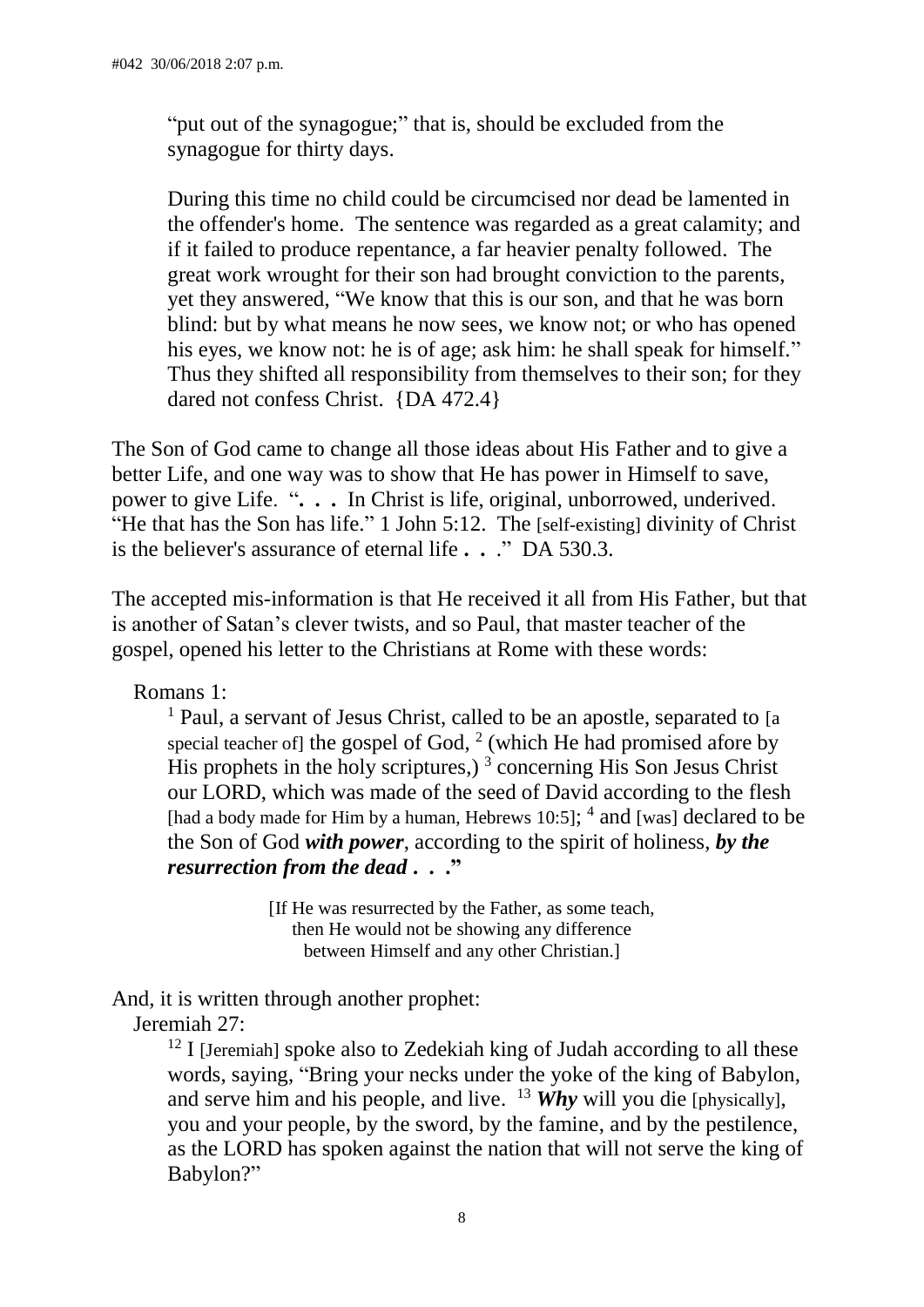My second point is why did that Christian choose to stay alive? I am not judging his motive for he makes no secret of why. It is a choice in most cases as we have just read. Except when death comes from murder or some action of violence such as a car accident. But it is an option – something we can select! And Paul tells us that he exercised it because he wanted to help others. On the other hand, my fellow-Christian tells me that he chose the operation because *he* did not want to die.

Both choices are good and will not necessarily affect their salvation (for that comes about solely because of the possession of new birth), but unless something changes in our understanding of what God actually wants, then physical death will certainly overtake him as it already has Paul.

I know of another Christian who firmly believes that his life is solely in God's hands, and he refuses to have any recourse to human medical methods even though he is close to death. Unlike the first example, he is trying as many "natural" methods as he can, which seems to me to be the same thing in a different direction! For he is relying on the words and methods of another human whom he regards in great high regard.

The worldly saying goes, "Nothing is more certain than death and taxes!" This disregards the fact there were no taxes until Joseph imposed them on the Egyptians to enable the state to still function during the seven years of famine, and other kings and states have since followed suit. So the attitude of the worldlings and the majority of Christians is that death is inevitable, in contradiction to what God has shown in His word and with two of His creatures.

# Conclusion:

# Jesus said:

Matthew 5:

 $^{29}$  And if your right eve offend [cause you to die] you, pluck it out, and cast it from you: for it is profitable for you that one of your members should perish, and not that your whole body should be cast into hell [the grave].

 $30$  And if your right hand offend you, cut it off [by a surgeon], and cast it from you: for it is profitable for you that one of your members should perish, and not that your whole body should be cast into hell [the grave].

So there is nothing wrong in either way. All we need is to do is ask the Spirit which is right for us individually. It has never been God's intention that we should die the first death and certainly not the second. But we will not receive such a gift by our good works. There is something else at play here and we do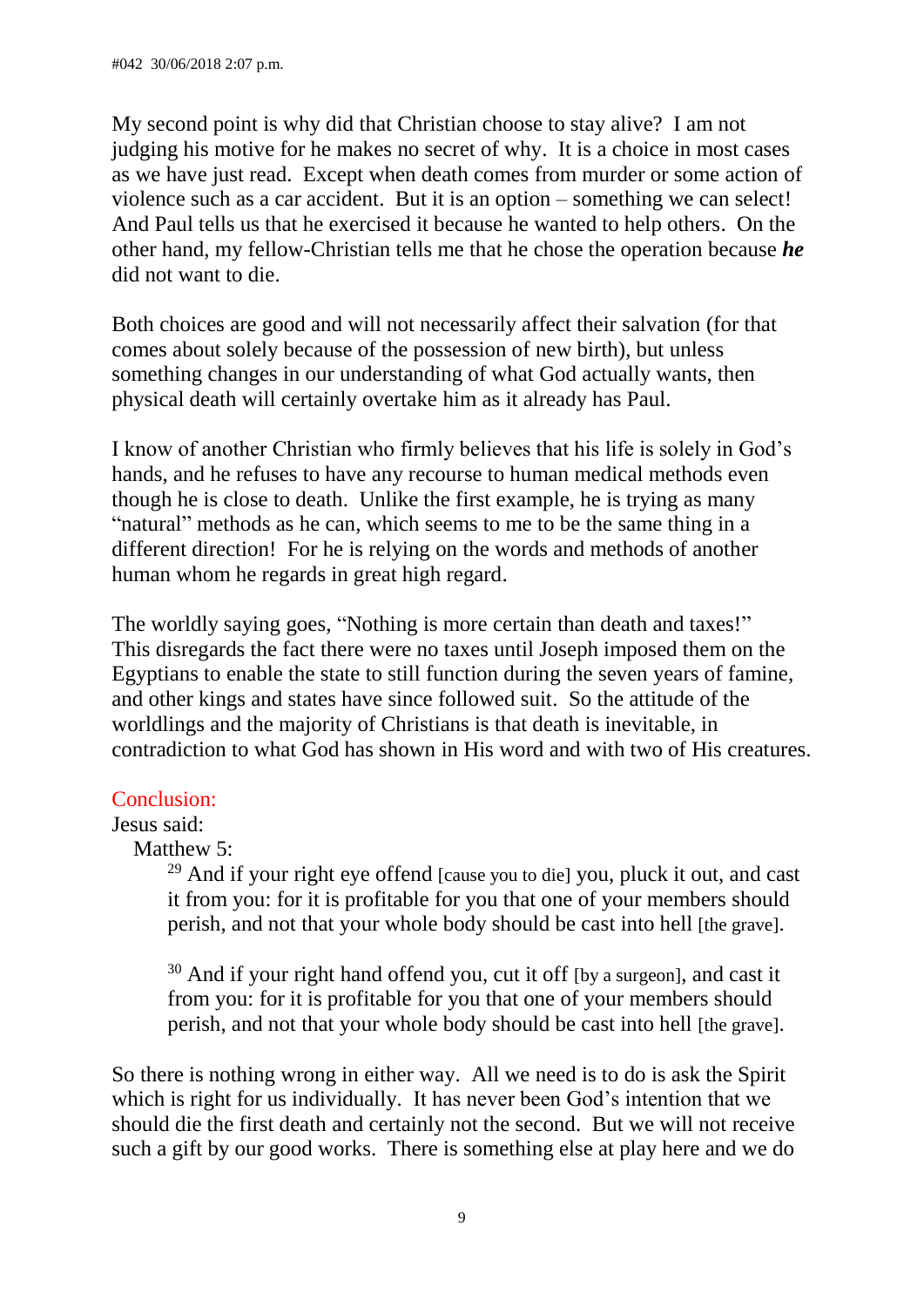well to search and pray that we be given the answer if we wish to be among the 144,000 who will not see death.

{Volume 7 Bible Commentary 970.8 to 10}

Those whom the Lamb shall lead by the fountains of living waters, and from whose eyes He shall wipe away all tears, will be those now receiving the knowledge and understanding revealed in the Bible, the Word of God. **. . .** {7BC 970.8}

We are to copy no human being. There is no human being wise enough to be our criterion. We are to look to the man Christ Jesus, who is complete in the perfection of righteousness and holiness. He is the author and finisher of our faith. He is the pattern man.

His experience is the measure of the experience that we are to gain. His *character* is our model. Let us, then, take our minds off the perplexities and the difficulties of this life, and fix them on Him, that *by beholding we may be changed into His likeness*. We may behold Christ to good purpose. We may safely look to Him; for He is all-wise. *As we look to Him and think of Him, He will be formed within, the hope of glory.* {7BC 970.9}

Let us *strive* [in this way] with all the power that God has given us to be among the hundred and forty-four thousand (RH March 9, 1905). {7BC 970.10}

Who wants to add (or subtract!) from these thoughts? I won't argue as I have stated, but I will publish your Scriptures so that we may review all the words of God on the subject. Some of the comments on this page are adapted from books in my library. No recognition is given because they are not intended as authorities, but are used because they express my understanding clearly.

[Next query.](file:///D:/A%20Passport%20travelling/Travelling%20on%20C%20drive/My%20webs/my_page/past_queries/burnt_offerings_aug_14.html%23.) To be discussed from September 1<sup>st</sup>, 2018.

# Query:

Acts 16:

<sup>25</sup> And at midnight Paul and Silas prayed, and sang praises to God [while they were in jail]: and the prisoners heard them.  $26$  And suddenly there was a great earthquake, so that the foundations of the prison were shaken: and immediately all the doors were opened, and every one's bands were loosed. <sup>27</sup> And the keeper of the prison awaking out of his sleep, and seeing the prison doors open, he drew out his sword, and would have killed himself, supposing that the prisoners had been fled. <sup>28</sup> But Paul